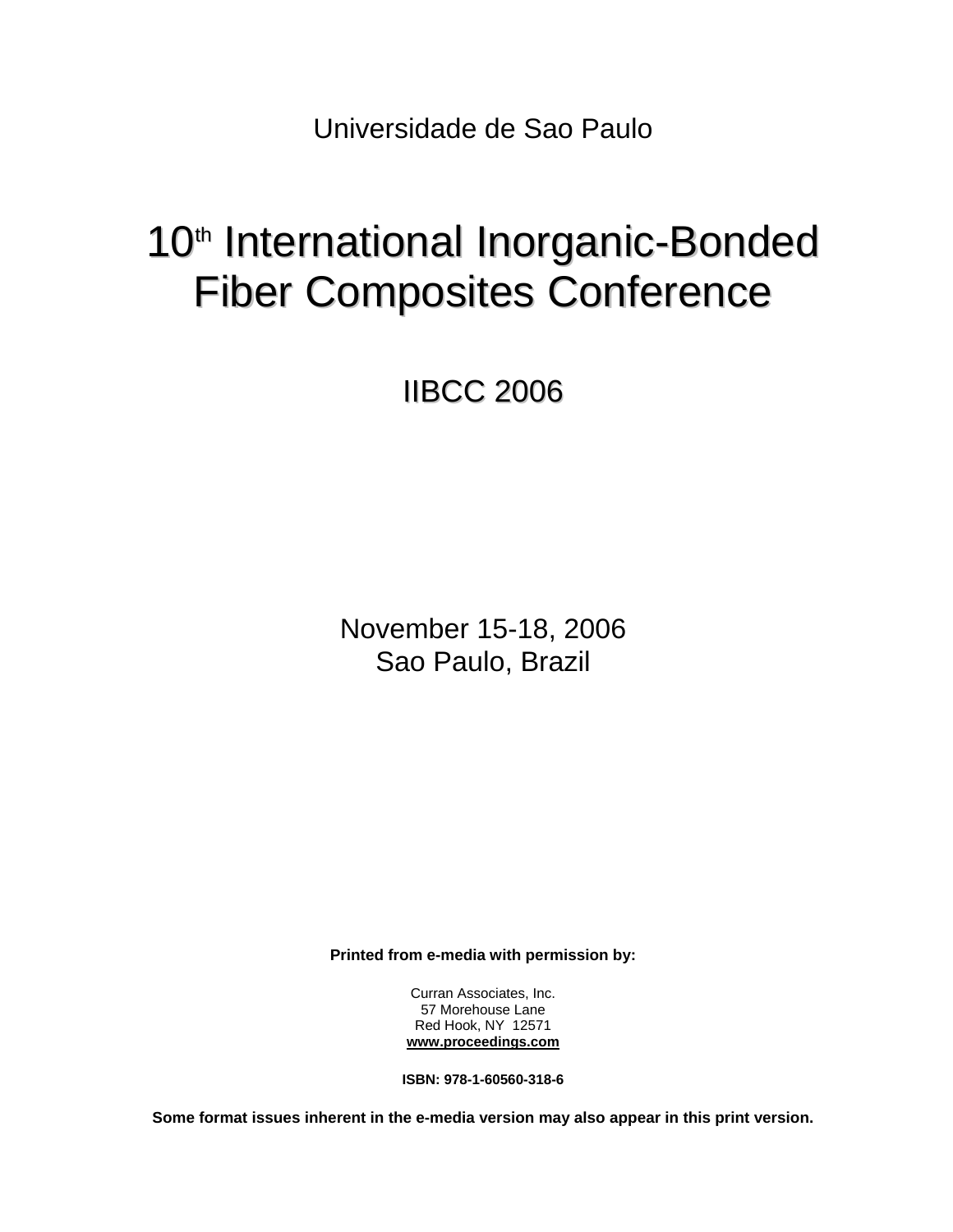## Universidade de Sao Paulo

## 10<sup>th</sup> International Inorganic-Bonded Fiber Composites Conference 2006

## **TABLE OF CONTENTS**

| Processing of High-Performance Fiber-Reinforced Cement-Based Composites 1<br>K.G. Kuder, S.P. Shah                                  |  |
|-------------------------------------------------------------------------------------------------------------------------------------|--|
| Asbestos-Free Technology with New High Tenacity PP-Polypropylene Fibers in                                                          |  |
| S. Ikai, J. Reichert, A. Vasconcellos, V. Zampieri                                                                                  |  |
| S. Manoel, B. Alexandre                                                                                                             |  |
| Optimal Use of Flocculants on the Manufacture of Fibre Cement Materials by the                                                      |  |
| A. Blanco, E. Fuente, L. Sanchez, A. Alonso, J. Tijero, C. Negro                                                                    |  |
| <b>B.</b> Friede                                                                                                                    |  |
| M. Nushiyama, R. Yamamoto, H. Hoshiro                                                                                               |  |
| The Technical Specification of Matrix Raw Materials for Hatschek Technology-<br>L. Van der Heyden                                   |  |
| Advantages of Using Fly Ash as Supplementary Cementing Material (SCM) in<br>S. Jagadesh                                             |  |
| Poly(Borosiloxanes) as Precursors of Ceramic Matrix in Carbon Fiber<br>R. Siqueira, I. Valeria, P. Yoshida, L. Pardini, M. Schiavon |  |
| A. Micromechanical Model for Fiber Cement Optimization and Component<br>E. Yang, V. Li                                              |  |
| Inorganic-Bonded Strand Board Manufactured From Yam (Dioscorea rotundata)<br>B. Ajayi                                               |  |
| A. Kupferschmid, G. Kupferschmid                                                                                                    |  |
| <b>Cement Bonded Particle Board (CBPB) and Wood Strand Cement Board</b><br><b>B.</b> Van Elten                                      |  |
| S. Akers                                                                                                                            |  |
| P. Donahue, M. Aro                                                                                                                  |  |
| J. Morton, S. Akers, T. Cooke                                                                                                       |  |